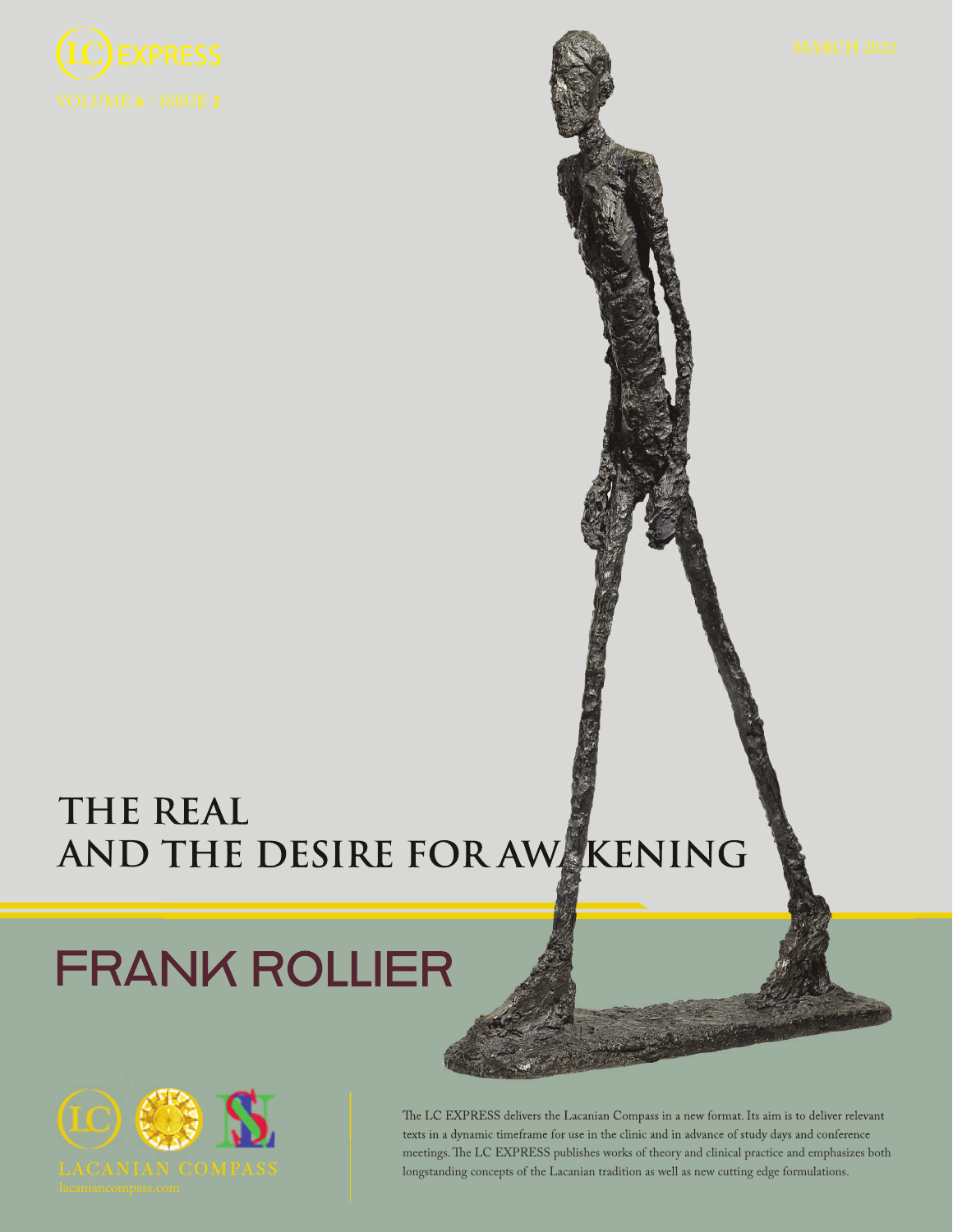

Frank Rollier started his conference "The Real and The Desire for Awakening" by noting what the Real is for Psychoanalysis and its difference with reality. The Real, he tells us, has the peculiarity of always manifesting itself in an unforeseen way, out of meaning, and as a break-in a prior order, carrying a traumatic effect. He underlines on the one hand, the effect that this break-in has on the signifying chain and on the other hand the effect it has on the subject's temporality and fantasy and it's capacity to veil the real. Even in those cases where the subject has at its disposal the fantasy, the real affects the body because meaning and fantasy cannot treat this disruption immediately, the body understood here as *it enjoys itself*. Rollier reminds us what Lacan says in seminar The Sinthome, when he proposes that "the real is this effect that jouissance has on or in the body." Rollier brings various examples from his own practice to exemplify the various bodily phenomena. Two main points are further developed, one around the irruption of the real that awakens the subject and the way it is presented in contemporary symptoms. The other, is the desire of the analyst as the desire to awaken the neurotic subject by disturbing the automaton that returns always to the same.

#### *Liliana Kruszel*

The Real and the desire for awakening *was a video conference given by Frank Rollier for the Lacanian Compass USA, October 17, 2021.*

**Frank Rollier** is a psychoanalyst in private practice in France since 1985. He has a doctorate degree in psychiatry from the University Paris VI, France. He is a member of the School of the Freudian Cause (ECF), member of the World Association of Psychoanalysis (WAP) and Member of the New Lacanian School (NLS). Frank Rollier is also a professor at the Clinical Section of Nice, and since 2007, President of the CPCT-Antibes, a French institution for mental health treatment of teenagers and clinical support to their parents. Author of innumerous articles, Frank Rollier is constantly developing his knowledge according to the challenges of contemporary clinic.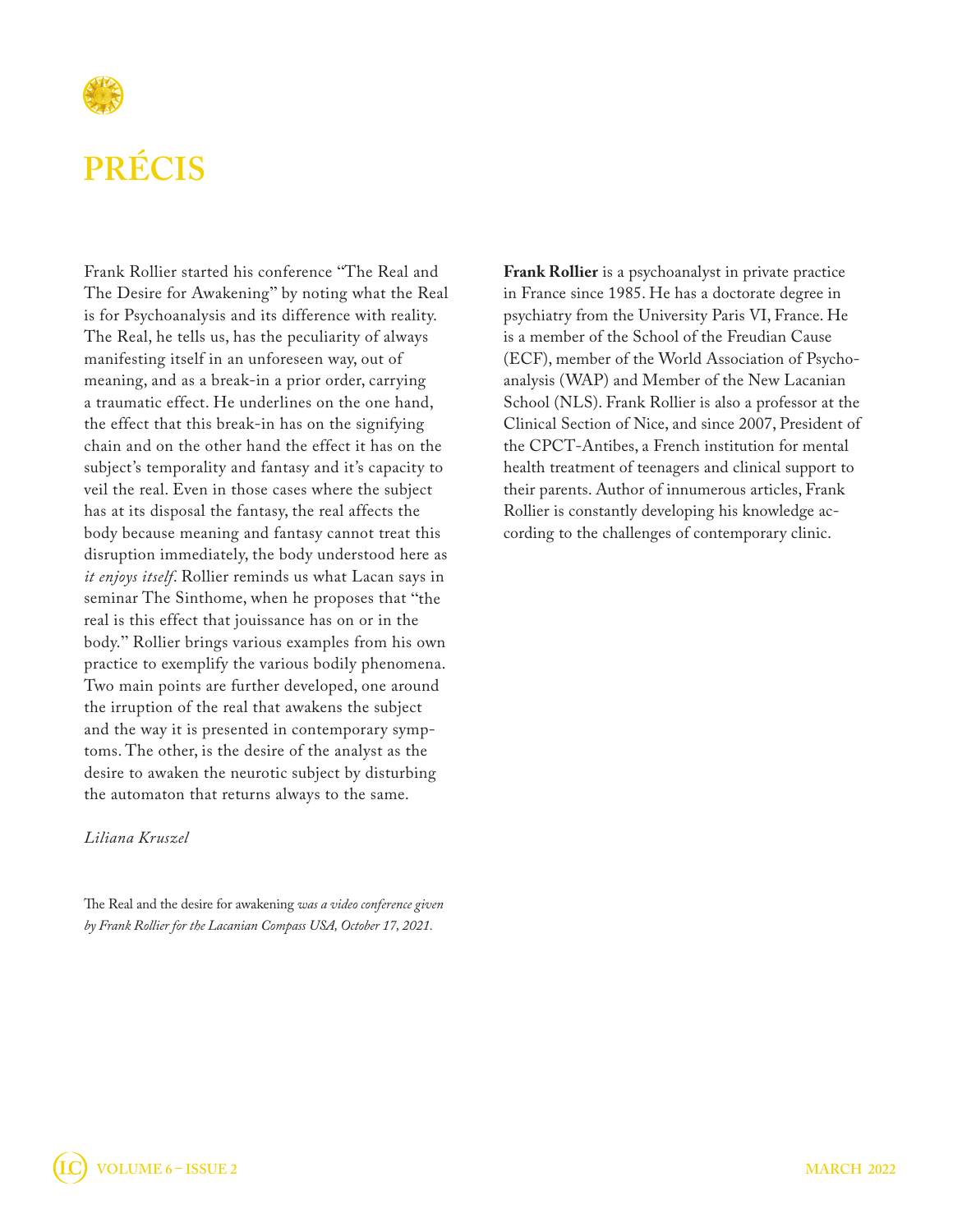### THE REAL AND THE DESIRE FOR AWAKENING

Let us first recall that for Lacanian psychoanalysis the real is not what is commonly called reality. Reality is a construction that each subject makes from fantasy when that tool is at the subject's disposal, which is not the case in psychosis. If the subject has this dimension, then this construction that is fantasy will allow him to veil the surge of the real and help him to treat its effects.

The real has this particularity of always manifesting itself in an unforeseen, contingent way, and of making a hole in common sense. It is out-of-meaning, and as Jacques Alain Miller has put it, "its mode of entry is always a break-in ... [a] break regarding a prior order."1 The real is traumatic on one hand because it breaks the signifying chain, and on the other hand because it breaks into the subject's temporality and into the fantasy. Per Lacan, the real is without law.2 Not only does it not make sense, but it upsets and disorganizes the fantasy. At the same time, because it cannot be treated immediately by meaning and fantasy, it affects the body, as Lacan defines the body, which enjoys itself.3 The fact that it touches the body makes the irruption of the real an event of jouissance. This is what Freud called a fixation, *Bedeutung*, a fixation of jouissance which he opposes to *Sinn*, which is the effect of meaning. In his seminar The Sinthome, Lacan will go as far as formulating that jouissance is real.<sup>4</sup> Eric Laurent comments on this by saying, "the real is the effects that jouissance has on the body."5 These effects of the real in or on the body are responsible for a hole in the image of the body, and various bodily phenomena that can appear as we will see further on.

A patient recently gave me a very topical example of the irruption of the real. He actually consults for what he calls an eco-anxiety, and he was especially concerned about the Covid pandemic and the climate disturbances which distress him greatly. He indicates that the virus, like climate disasters, ultimately does not care about the forecasts and models presented by epidemiologists and other scientists. He adds that our Christian culture makes us believe that if we adopt the right actions, the right barrier gestures, we will be rewarded and vice versa. However, the real escapes this logic: the worst is not always certain and conversely, assumed good behaviors can be contradicted by the real which strikes unexpectedly, such as at Fukushima.

Today, I propose to approach the real at play by starting with awakening. Initially there is the real that awakens the subject and then, the part played by the analyst's desire to awaken the subject by aiming at the real. Finally, I will bring up the shock that a work of art can cause.

#### **THE REAL THAT AWAKENS THE SUBJECT**

Waking up in itself is always an event, although fortunately when I wake up every morning it is not necessarily traumatic. But it's still a small event in relation to sleep and the desire to sleep.

Another event, a more traumatic one, is the **nightmare**, which precisely wakes up the sleeper. Let's start there, since this intrusion of the real is an experience that everyone has had, and it is at the heart of Freud's elaboration on dreams. Freud writes that generally, "the dream is compatible/reconcilable with sleep<sup>6</sup> (...) It is tolerated because it is the fulfillment of

<sup>1</sup> J.-A. Miller, *L'être et l'Un, course*. March 23, 2011:

http://disparates.org/lun/2011/03/8-cours-jam-23-mars-2011/

<sup>2</sup> J. Lacan, *Le Sinthome*, (April 13, 1976), Le Seuil, Paris (2005): p. 137.

<sup>3</sup> J. Lacan, *Le Séminaire, Livre XX*, *Encore*, Seuil, Paris, p. 26.

<sup>4</sup> J. Lacan, *Le Sinthome*, (Feb. 10, 1976) Le Seuil, Paris (2005): p. 78.

<sup>5</sup> E. Laurent, "La psychose ordinaire", *La Cause Freudienne,* Vol 65: p. 189-196.

<sup>6</sup> S. Freud, *L'interprétation des rêves, (The interpretation of dreams)* PUF Paris, (1971): p. 490.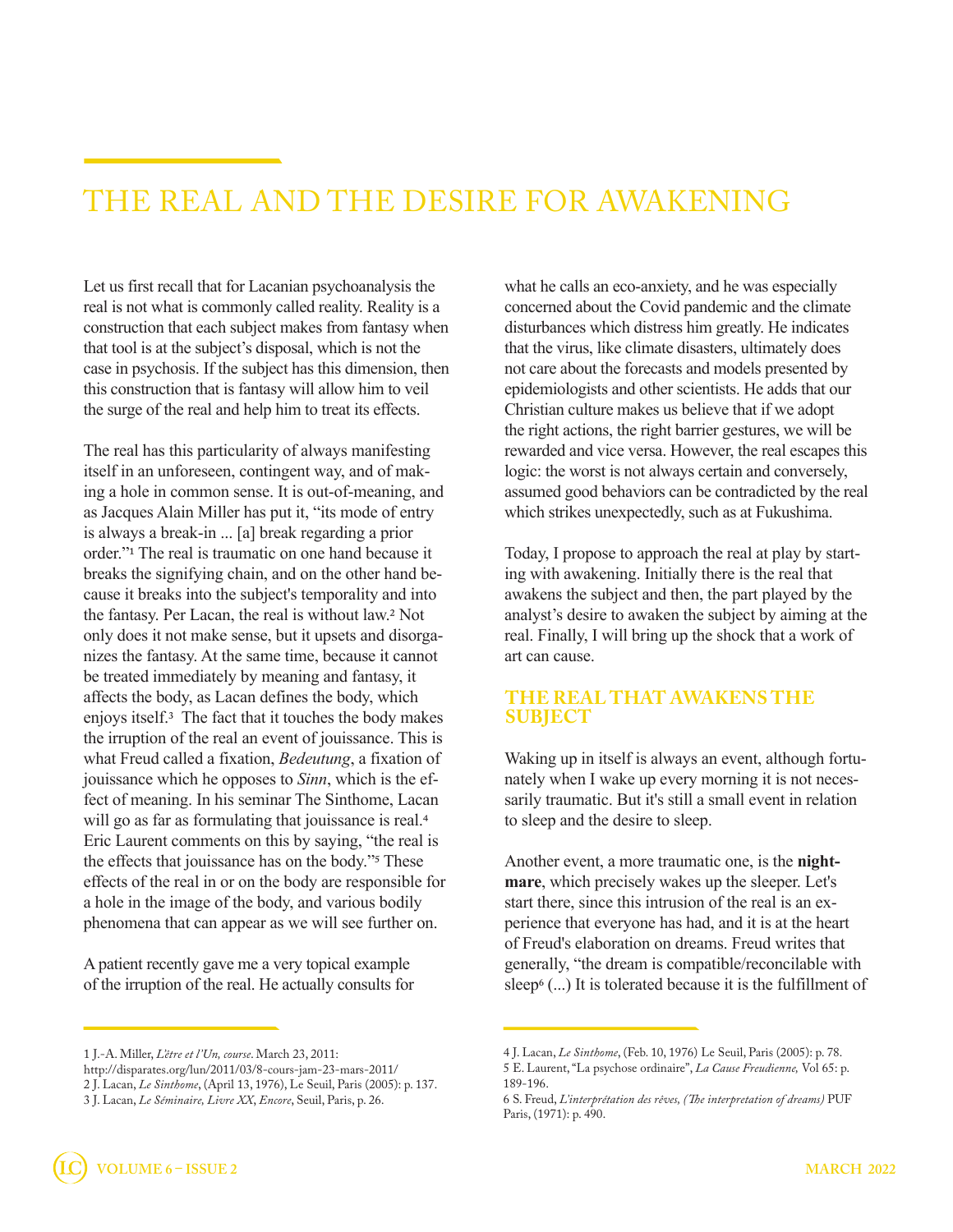a desire of the unconscious."7 There is no full awakening until the dream, "strikes the preconscious in such a way that it disturbs its rest,"8 which is what Lacan will translate by saying, "a dream awakens just when it could bring out the truth."9 The nightmare, in which a jouissance is expressed, is what crushes the subject. The subject is confronted with the real of an object of jouissance and anxiety arises waking him up.

Nightmare is the most common gateway to the real and it is a reason for consultation when it repeats itself in both children and adults, especially after trauma. Let's recall that Freud constructed his theory of *Beyond the Pleasure Principle* and the existence of a death drive from the observation of nightmares experienced by WWI soldiers. He observed what he called "fixations to the event" that arouse the anxiety that was absent during the traumatic event. One of the symptoms of PTSD is nightmares. This is a clinic observed in France and undoubtedly in the United States among migrants who experience multiple traumas in their migration process. Immigrants often go into exile due to violence in their home country and may experience violence during their trip, and then cultural shock upon arrival to their destination.

In the dream of *The Dream of Irma's Injection*,10 which is the prototype of all dreams and their interpretation, Freud examines Irma's throat, which elicits an affect he calls "dread."11 At that point, he faces the real of death and sex that arises in the dream. In his seminar, Lacan points to "the terrifying and distressing image of this real in the head of Medusa." There appears "something strictly speaking, unspeakable," that Lacan qualifies as "the abyss of the feminine organ from which all life comes, and also the image of death,"12 since the illness of Freud's daughter and the death of a patient are called up by the dream. It is, in Lacan's words, "the revelation of the real...before which all words stop...the object of anxiety par excellence." And yet, this nightmare does not wake Freud up, which Lacan remarks by commenting that this is "because he's a tough guy."13

Apart from the nightmare, how can this intrusion of the real manifest itself, which in a flash pushes the subject to wake up? In other words, taking up the question asked in your argument for the next clinical study days, how does the real present itself?

We can notice that the current clinic is more marked by the irruption of the real than by the question of the meaning of a symptom or of life. Patients come to consult with us therby exposing the effects of the intrusion of the real in their lives. They complain of being invaded by an unlimited jouissance linked to an addiction (e.g. drugs, video games, self-mutilation, etc.) or to a form of trauma (e.g. harassment, aggression, exile) and they're just waiting for us to relieve them of the problem. Moreover, this is what behavioral therapists promise to do through their ready-made programs: to treat trauma in a few sessions without the subjective dimension being brought into play. In these patients who come with too much jouissance, the dimension of the signifier is often reduced to the discourse of the Other who states that it is a behavior disorder. They are said to be agitated, distracted or addicted. The issues of a possible work with these subjects will be to get them to mobilize the signifying chain by bordering the hole caused by the intrusion of the real, in order to achieve that the irruption of jouissance takes the form of a question for the subject.

In a teenager, this irruption of the traumatic real is very often linked to the encounter with the sexual, sometimes to that of death, or to the occasion of a separation of parents or the death of a relative. I will use an example from my clinic at the CPCT, a psychoanalytic center that offers free consultations and treatment for teenagers and their parents, which opened in my city almost 15 years ago. Teenagers present themselves to the center without raising questions about their being, but rather with a non-metaphorical discourse that is directly connected to a real. They come in expressing an excess of jouissance that encumbers them or has become unbearable for their relatives, such as anxiety or acting out, and they expect an instant answer.

<sup>7</sup> *Ibid*. p.493.

<sup>8</sup> *Ibid.*

<sup>9</sup> J. Lacan, *Le Séminaire, Livre XVII, L'envers de la psychanalyse, (The Reverse of Psychoanalysis)* Seuil, Paris, (1991): p.64.

<sup>10</sup> S. Freud, *L'interprétation des rêves (The interpretation of dreams)*, op.cit., p. 99 et suiv.

<sup>11</sup> Ibid., p 102. erschrecken in German, and effroi in French.

<sup>12</sup> J. Lacan, Le Séminaire Livre II: Le moi dans la théorie de Freud…

<sup>(</sup>The Ego in Freud's Theory…) p. 196.

<sup>13</sup> J. Lacan, Le Séminaire Livre II, Le Seuil "Points Essais", Paris (1978): p. 214.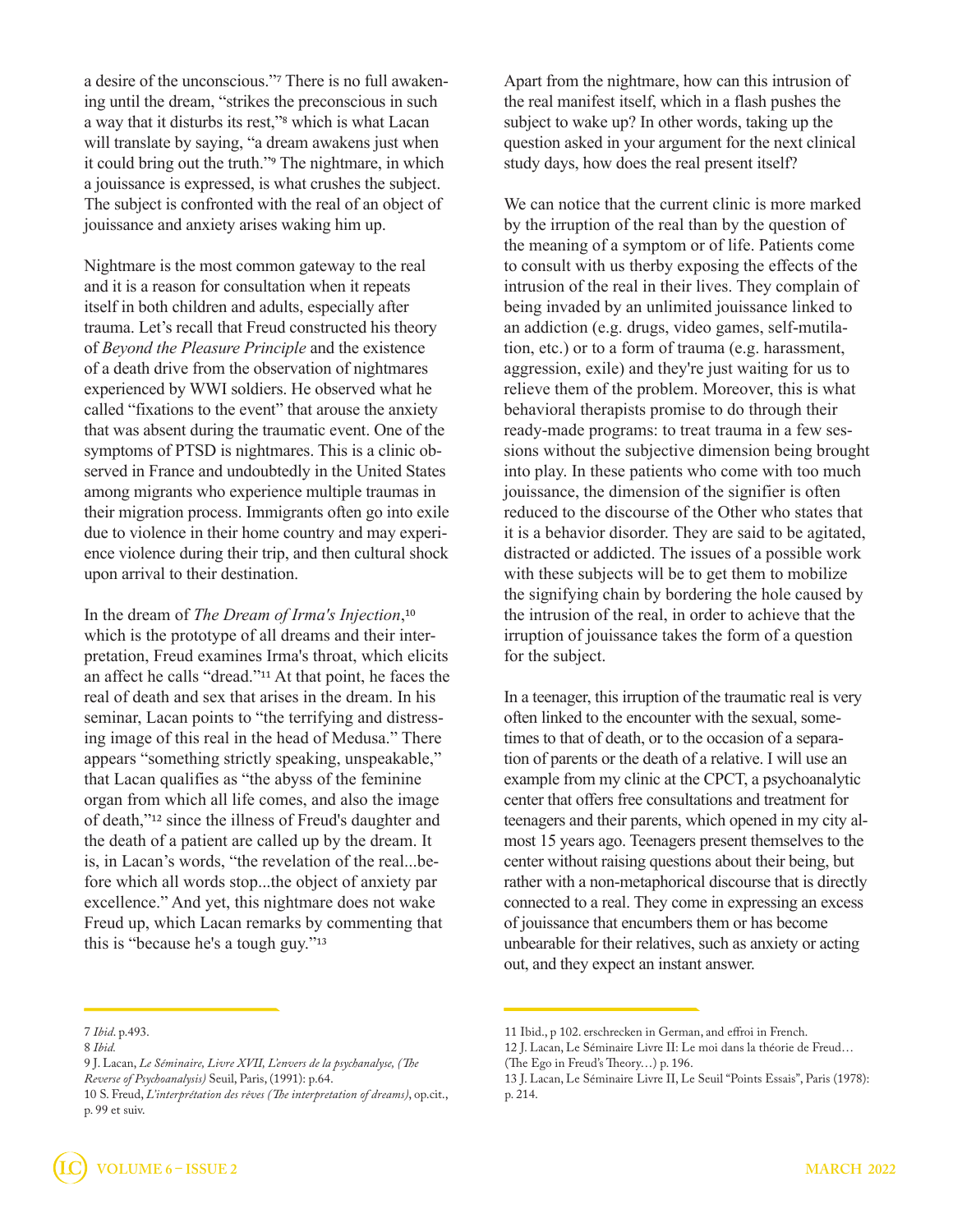**Anthony**, 16 years old, has just experienced a breakup. His girlfriend left him abruptly after three months of dating. He comes in with great anxiety, afraid of dying, a fear, he tells me, which has been present in him since childhood. When we meet, he expects it "to work right away." After having idealized this girl, his life has turned into a nightmare. He doesn't understand what happened and he feels betrayed, abandoned, and not just by her, but by all of his friends who laugh at his situation and trivialize it. From the start of the relationship he was afraid that she would leave him and he asked her very often "do you love me?" She had told him that he was "heavy, too clingy" and they often argued. He experienced his first sexual encounter with her and "it all went too fast, she was a nympho," he said. For him, sexuality has "made a hole in the real"<sup>14</sup> as Lacan says, and he wonders what he "did that he shouldn't have done…I don't understand what the real steps are, how does it normally go?" After a few sessions he is able to say, "I should have been perfect, but that is not possible." Sex and love confront him with an impossible of which Lacan made precisely the definition of the real. The real... is the impossible. Lacan adds, "the impossible of what would give meaning to this so-called *sexual rapport.*"16

This traumatic encounter with the real of sex can also occur in an adult and be the start of an urgency to consult and then to undertake an analysis. For example, John, a 40 year old man, met a woman on the internet. For several weeks they had, he says, "a very good understanding" and he "liked her a lot." When they finally met, her looks did not please him anymore. He was "embarrassed by her smell and the fact that she was a little fat." He continued dating her, but he felt conflicted. He says, "she is certainly the best person in the world," but he cannot really desire her. He ruminates over this conflict and realizes that it repeats itself from partner to partner. This is what eventually leads him to engage in analysis.

The encounter with the real of sex can also be the cause of an onset of psychosis. One patient whom I will call **Louis** triggered a psychosis in several stages.

14 J. Lacan, Preface to "Spring Awakening": https://freud2lacan.b-cdn. net/PREFACE-Au\_Printemps.pdf The fact that what Freud discovered about what he called sexuality makes a hole in the real is what can be perceived in the fact that since nobody copes with it well, no one worries about it anymore. (translated by Sylvia Rodriguez)

During childhood, at the age of nine, a first sexual encounter caused a remarkable elementary phenomenon which was the outline of a future delusion. One summer evening in his garden he is confronted with the sexually explicit demand of a little girl of his age, but he refuses to play along and takes refuge in contemplating the starry sky. Wondering about the universe, he is then, as he explains 30 years later, "invaded by peace," and he feels "a connection between the top and the bottom." In the absence of a phallic meaning that would allow him to metaphorize the jouissance of the Other, the sexual demand of his partner is an absolute nonsense—it is outside meaning—a real that opens a gulf. His first elaboration—a connection with the sky experienced in his body—was a response to the lack of the symbolic. He would later say that he wanted to "get rid of this thing, the sex, in order to come in touch with the Other dimension."

Twenty years passed without remarkable symptoms. Then, it is during his marriage at the age of about 30 that when confronted with the signifier of paternity, which is for him foreclosed, that he is triggered into an acute psychosis with distressing hallucinatory phenomena. Then he gets the conviction that "the curse has turned into a blessing; he has been touched by grace," he will be "the savior of his wife whom he has divorced," and even be "an angel who will save the world." Anxiety and the void of meaning have turned into the certainty of a revelation. It is several years after this triggering event that he meets the analyst to "get out of the hole" he fell into after being "humiliated by psychiatrists." Twenty years of a very regular treatment oriented by psychoanalysis will allow him to access a certain *know-how* with jouissance and to inhabit a peaceful *speaking body*.

In the case of this subject, we clearly understand that what is at stake for the analyst is not to provoke an awakening, but rather to help him cover the hole of the real, to cover it up with a delusional metaphor as minimal as possible. He will complete this with his own nomination allowing him to play a recognized social role. In this way he succeeded in being able to say that he is a "peace worker" in his job.

<sup>15</sup> cf. S. Freud, "Three Essays on the Theory of Sexuality".

<sup>16</sup> J. Lacan, *Le phénomène lacanien.* (The Lacanian Phenomenon). "Les Cahiers Cliniques de Nice, (06-1998): No 1., p. 9-25.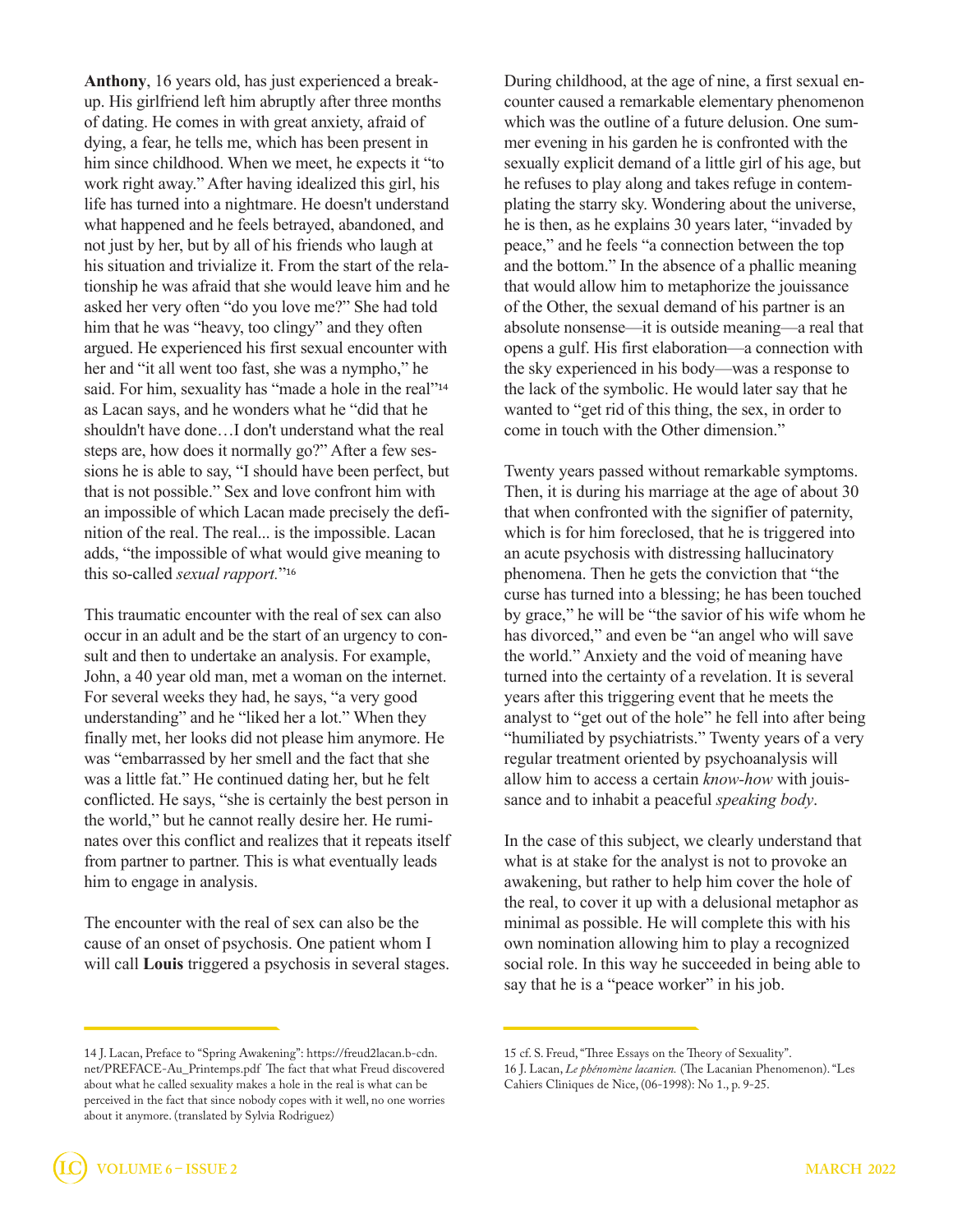I hope this case shows clearly that with a psychotic subject awakening is to be avoided. If he has to face a real that phallic meaning cannot tuck, and that no fantasy can support, then this awakening is likely to put him in a chasm and lead him to trigger his psychosis or to aggravate it. Therefore, caution is required. Esthela Solano puts it this way, "it is important for the subject not to wake up so that his desires may maintain his dreams."17 She refers to Lacan's proposition that one only wakes up from sleep or from a dream to continue dreaming.18 On the other hand, the neurotic, who subscribes to the unconscious and to the jouissance of repetition, is a sleeper. And so I come to my second part.

#### **THE DESIRE OF THE ANALYST TO AWAKEN THE NUEROTIC SUBJECT BY AIMING AT THE REAL**

By touching the real, the analyst aims to wake the subject out of sleep. Initially the aim is to achieve a rectification of his subjective position and then, to shake up his fantasy. Lacan noted that "the value of psychoanalysis is to operate on the fantasy."19 In an analysis of a neurotic, what can be awakened? Surely it is not the frantic quest for meaning, for more and *more* meaning. Meaning puts the subject to sleep. Psychotherapies, which work on good sense and suggestion, attest to this. They advocate for "letting go, being cool, and above all sleeping peacefully". For Lacan, "sucking the milk of truth is toxic, it makes you sleepy."20

Lacan asks, "is it about waking up the analysand? He does not want it, in any case–he dreams, that is to say, he holds on to the peculiarity of his symptom."21 It must be said that psychoanalysis is not spontaneously an exercise in awakening. On the contrary, there is a natural inclination for analysis to put to sleep.

In an article, precisely titled *"Awakening" (Réveil)*, (1979) J.-A. Miller speaks of an "automaton which is linked to the arrangement/device itself…to the

invariable return of what is called session, to the pleasure proper to the free association." He adds that, "it is the primary fact of all discourse to put to sleep, and it goes just as well for the analyst when he abandons himself to listening to his patient in a reverse hypnosis."22 In this very political writing, Miller's goal was to awaken the members of the first School founded by Lacan, *The Ecole Freudienne de Paris*, which eventually failed and led Lacan to dissolving it and to founding the French School, Ecole de la Cause Freudienne (ECF) which is currently part of the World Association of Pyshoanalysis. In this article, Miller then denounces a "slope to snooze together." He questions the analysts of this School and also the reader, "Is the analysis made to learn to sleep or to learn to *wake up*?"23 What J.-A. Miller points out is the act of the analyst that aims "to shorten the session to its scansion being."24 His text is a plea for the short session, which he says is the one that awakens, not for "the symptom to cease, which never ceases to be written, but for the real to emerge, which does not cease *not* to be written," the real and the symptom belonging to the register of the necessary.

This is the key point. It is indeed the emergence of the real that can awaken—a real which is for Lacan the Other of meaning. This real is a jouissance that affects the body, and it is this jouissance that orients a Lacanian analytical cure. Moreover, Miller proposes in the form of a joke "to think of interpretation exactly as an awakening" and for this purpose to "be able to think of interpretation as a nightmare a nightmare from which, on top of that, we would never wake up."25

By isolating the object *little a* in its different forms, as "a kind of mediator between unconscious and jouissance,"<sup>26</sup> the interpretation aims beyond meaning, instead of abounding in *ever* more meaning.

The wit sides with nonsense, as "the word with neither tail nor head" and it is presented by Lacan as ex-

<sup>17</sup> E. Solano- Suarez, "L'éveil", *Lettre Mensuelle* Vol 190, ( July 2000): p 13.

<sup>18</sup> J. Lacan, *Le Séminaire, Livre XX, Encore*, Paris, Seuil (1975): p. 53.

<sup>19</sup> J. Lacan, "Allocution sur les psychoses de l'enfant", *Écrits*, Seuil, Paris (1966): p. 366.

<sup>20</sup> J. Lacan, *Le Séminaire, Livre XVII,* "L'envers de la psychanalyse," Paris, Seuil, (1991): p. 212.

<sup>21</sup> J. Lacan, *Le rêve d'Aristote*, Conférence à l'Unesco. Unesco Sycomore,

<sup>22</sup> J.-A. Miller, "Réveil", ORNICAR Vol. 20-21, p. 50.

<sup>23</sup> *Ibid*.

<sup>24</sup> *Ibid* p. 51.

<sup>25</sup> J.-A. Miller, "Nous sommes tous ventriloques", Filum, (12-1996), Vol. 8-9, p. 21-22.

<sup>26</sup> J.-A. Miller, *Séminaire "L'être et l'Un"*, cours du March 9, 2011.

<sup>27</sup> J. Lacan, *Le Séminaire, Livre XVII*, "L'envers de la psychanalyse," Seuil, Paris, (1991): p. 64.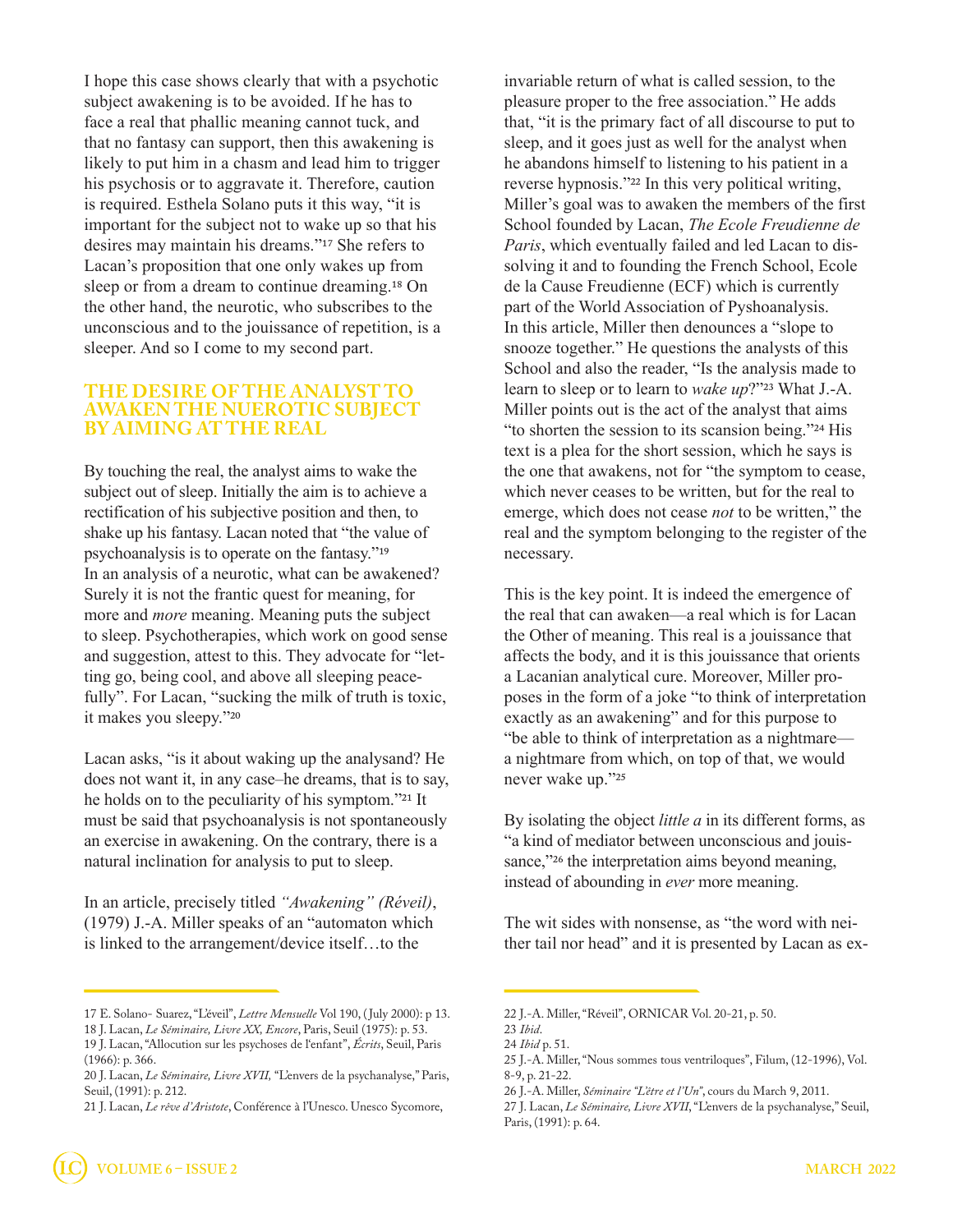emplary.27 Above all, it is the signifying equivocation that Lacan will highlight in his last teaching because it opens onto a plurality of possible meanings, even onto nonsense. When "the very meaning of words is suspended," and when "something which has been said ceases to be written," then, Lacan argues, "the mode of the possible emerges,"28 and this mode is precisely jouissance.

Let us note that Lacan identifies a similar orientation in Zen Buddhism, which targets the outside of meaning, "What is best in Buddhism is Zen, and Zen consists of answering by barking, my little friend,"29 actually an eructation, which is the word *katsu* in Japanese.30

The emphasis on equivocation is not about a technique which would be valid for everyone at all times. Lacan stands out from any universalization. If the orientation by the real, that is to say by jouissance and therefore by the object little a, paves the way for a possible awakening, it can only be on a case-bycase basis. "There is only a singular awakening,"31 and, as Eric Laurent specifies, it is an "awakening to the dimension of the singularity of the symptom."32

"To touch the real" is not to wake up to the real, which is quite simply impossible.<sup>33</sup> It's just a dream to hope for this awakening. Lacan's thesis is that "we never wake up: desires fuel dreams."34 He adds that "total awakening is death." He also notes that "it is thinkable that all language is made only to avoid thinking about death which, in fact, is the least thinkable thing there is." According to J.-A. Miller, we can take as a compass that failing to never really wake up "does not prevent taking (the awakening) as an end."35 Or as Lacan would put it, to reach "bits of real ...a core...around which thought embroiders"36 does not prevent bordering, *cerner*, the real as impossible. I will not illustrate this point because this is what the Analysts of the School (A.S.) testify to—how a

bit of real was finally isolated and took on the value of a sinthome. I'm sure that Florencia Shanahan in particular will talk to you about that.

This comes within the analyst's desire, about which J.-A. Miller goes as far as saying that "the desire for awakening is the desire of the analyst,"37 that imprints on the analyst his style. The psychotherapist makes use of the weapons of meaning. Meanwhile the analyst, by renouncing the powers of suggestion and the desire to heal, puts into function "a desire stronger than the desire to be the master."38 This desire is a desire to know, it is the other side of the passion for ignorance. The desire for awakening would be a name for this desire to know, so that the subject can perceive the Id, the opacity of his/her jouissance. It is in an unforeseen way that this desire will have the opportunity to act and to catch something of the real that emerges in a contingent way in the discourse of the analysand.

For the analysand to catch a *bit of real*, and for him to simply stop dreaming of waking up one day, the analyst must be awake and ready at the right time, or as Lacan says, "to name the drive... in a way that pulls it by the hair."39 The act of the analyst imposes itself unexpectedly and, like the lion, it "leaps only once."40

#### **THE WORK OF ART OR THE AWAKENING THAT A WORK OF ART CAN PROVOKE**

There was a Giacometti retrospective in Monaco this summer. I was not able to see this exhibition, but its title puzzled me, *"Alberto Giacometti: Le réel merveilleux"*, translated in the *MonteCarlo Times* as, "The real wonderful." This wording sounds like an oxymoron to our ears. How could the irruption of the real be wonderful? When we find something to be wonderful, it seems to me that it is rather the

40 S. Freud, "L'analyse avec fin et l'analyse sans fin", *Résultats, idées, problèmes*, Vol. II, Paris, PUF, (1985): p.234.

<sup>28</sup> J. Lacan, *Le Séminaire, Livre XXI*, "Les non dupes errant" (8.1.1974) (inédit).

<sup>29</sup> J. Lacan, *Le Séminaire, Livre XX, Encore,* p.104. Norton, p. 115, translated by Bruce Fink.

<sup>30</sup> N. Charraud, "Lacan et le bouddhisme chan", http://www.lacanchine. com/Charraud\_03\_files/Charraud-Lacan%20et%20chan.pdf (1978): p.24.

<sup>31</sup> J. Lacan, dans "Peut-être à Vincennes-*Ornicar*, Vol. 1, 1975, p.5.

<sup>32</sup> E. Laurent, "Semblants et sinthome", Quarto 97, p. 16.

<sup>33</sup> J.-A. Miller, "Réveil", *op.cit*.p. 51.

<sup>34</sup> J. Lacan, "Improvisation. Désir de mort, rêve et réveil". L'âne N°3. (1974): Interview by Catherine Millot

<sup>35</sup> J.-A. Miller, "Réveil", *op.cit.*

<sup>36</sup> J. Lacan, *Le Séminaire, Livre XXIII, Le Sinthome*, Seuil, Paris (2005): p. 123.

<sup>37</sup> J.-A. Miller, "Réveil", *op.cit.* p. 51

<sup>38</sup> J.-A. Miller, "Psychanalyse et psychothérapie," *La Cause Freudienne,* Vol 22, p.10.

<sup>39</sup> J. Lacan, *Le Séminaire Livre XXV: Le moment de conclure, op. cit.,* p.9 (inédit).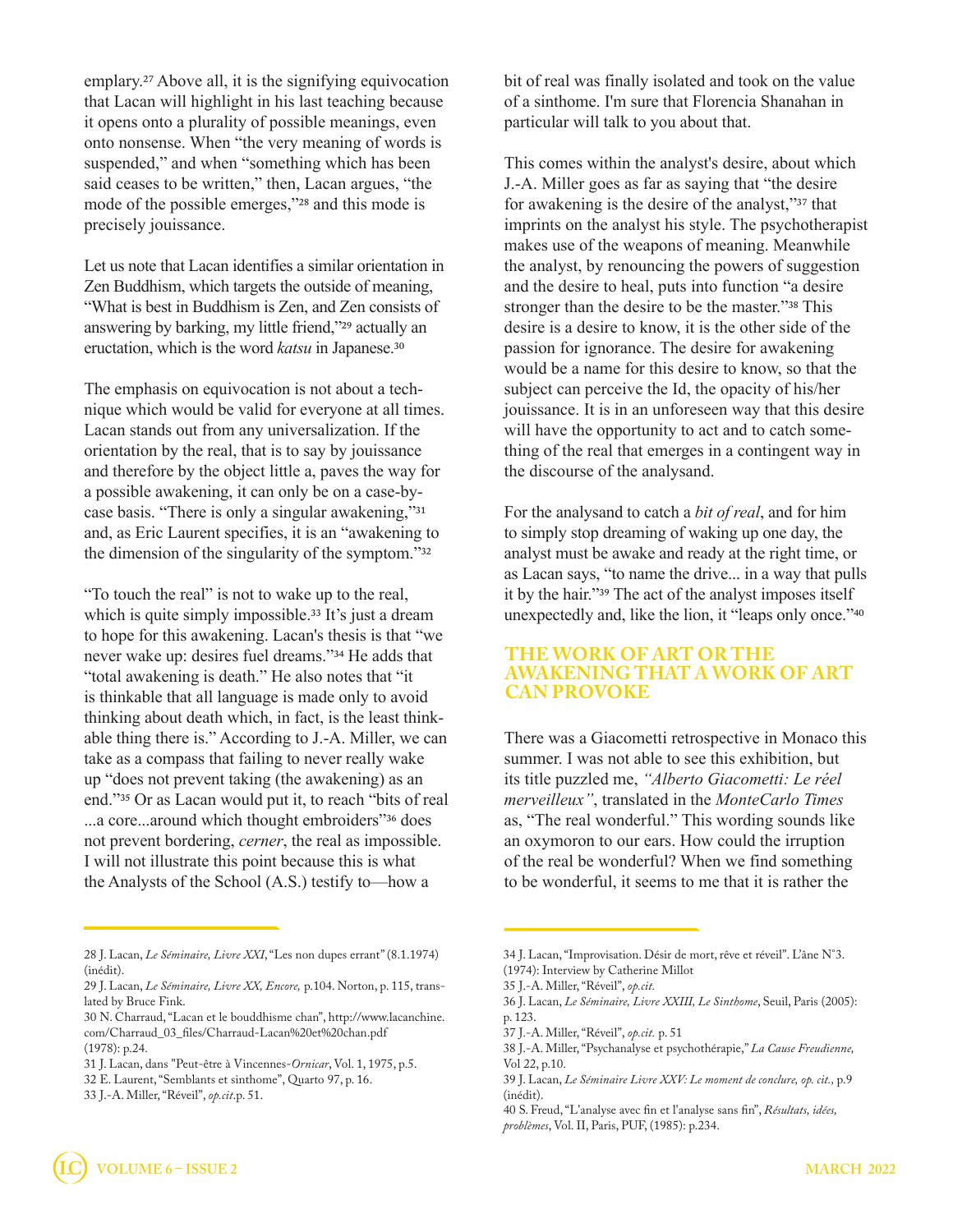effect of getting the pleasure principle into function. Of course, listening to a piece of music, contemplating a painting, meeting a glance or a smile, can for a moment overwhelm us and interrupt the flow of signifiers. This encounter mobilizes the fantasy, and it is precisely the fantasy which can give the encounter other wonderful colors. But for us Lacanians, this "wonderful" encounter is not the emergence of a real, because the real is precisely what arises without being organized by the fantasy. Lacan qualifies it as *Tuché*, after Aristotle. Besides, on the exhibition's English poster, its title is "Giacometti, Marvelous Reality", which sounds much more accurate.

On the other hand, what we call a work of art is an object that treats what for the artist remains out of meaning. He gives this real a form which at the same time veils and reveals a part of what cannot be seen, said or written. For the spectator who contemplates the work, this operation turns out to be luminous or obscure, pleasant or shocking. For example, the very famous sculpture by Giacometti called "The Walking Man" has often been interpreted as a representation of the concentration camp. This is something the artist never said explicitly, but his work was able for a moment to awaken some spectators to a real which can't be represented.

J-A Miller said "(t)he real sparkles out of meaning and semblance"41 which is something other than saying it's wonderful.



*Edited by Liliana Kruszel, Silvia Gomez and Elizabeth Rogers* 

<sup>41</sup> J.-A Miller, "En deçà de l'inconscient," *La Cause du Désir*, No. 91 p 97-126.